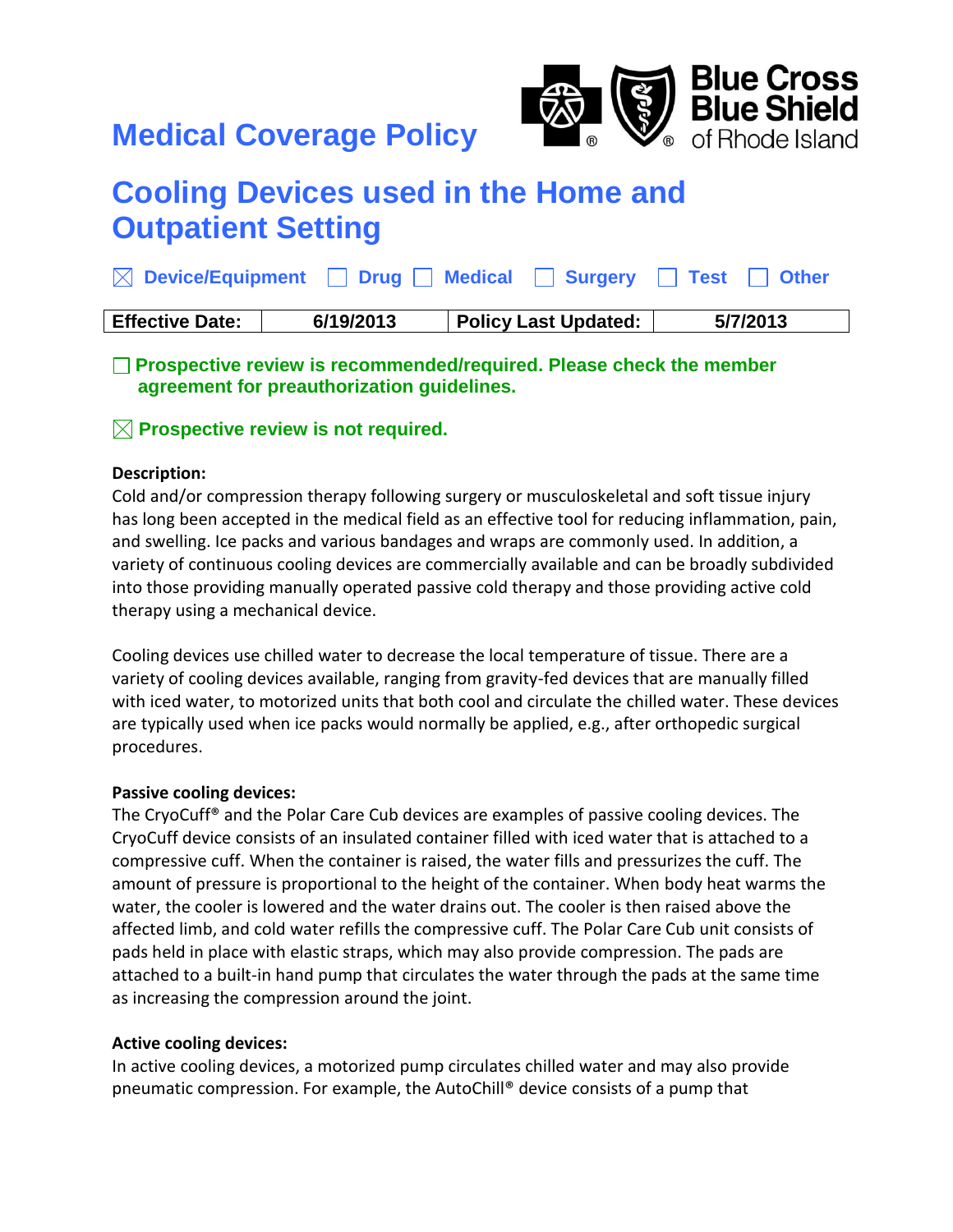automatically exchanges water from the cuff to the cooler, eliminating the need for manual water recycling. The Hot/Ice Thermal Blanket is another example of an active cooling device. It consists of 2 rubber pads connected by a rubber hose to the main cooling unit. Fluid is circulated via the hose through the thermal blankets. The temperature of the fluid is controlled by the main unit and can be either hot or cold. The Game Ready™ Accelerated Recovery System is an example of an active cooling device combined with a pneumatic component. The system consists of various soft wraps and a computer controlled control unit to circulate the water through the wraps.

#### **Clinical Evidence:**

The majority of the published randomized studies of passive cooling devices failed to adequately describe the cooling regimens or include the relevant control group of standard ice pack treatment. When passive cooling devices and ice packs were used with the same regimen, no differences in health outcomes were observed. Currently available evidence is insufficient to determine whether continuous cooling with these devices results in improved health outcomes when compared to usual ice pack exchange in the home environment. Thus, the available scientific literature is insufficient to document that the use of passive cooling systems is associated with a benefit beyond convenience; these devices are considered not medically necessary.

For active cryotherapy/compression devices, 2 recent studies reported that narcotic use is decreased and that patient satisfaction is higher. However, no other outcome measures were improved, and one of the studies suffered from a low follow-up rate. Based on these new studies with active cryotherapy/compression devices and limited evidence of an improvement in clinical outcomes, active cryotherapy/compression devices are considered investigational. Additional study is needed to permit conclusions regarding the effect of this technology with greater certainty.

# **Medicare "not reasonable and necessary:"**

Medicare indicates cooling therapy items do not fit the definition of reasonable and necessary and are therefore not be covered. Medicare defines services/items "not reasonable and necessary" as items not "reasonable and necessary for the diagnosis or treatment of illness or injury or to improve the functioning of a malformed body member."

Services denied as not reasonable and medically necessary, under section 1862(a)(1) of the Social Security Act, are subject to the Limitation of Liability (Advance Beneficiary Notice) provision. Thus, to be held liable for denied charge(s), the beneficiary must be given appropriate written advance notice of the likelihood of non-coverage and agree to pay for services.

# **Medical Criteria:**

None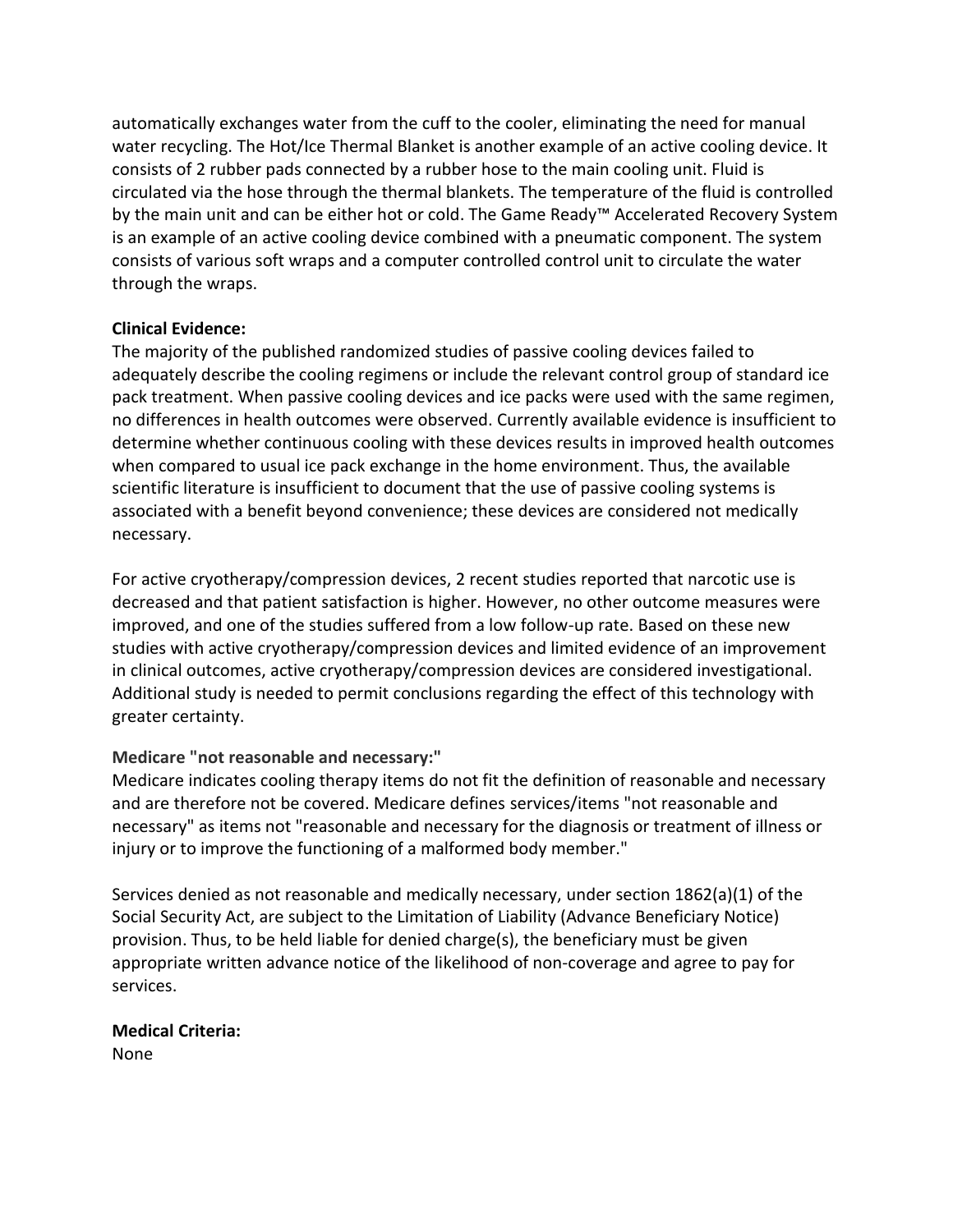#### **Policy:**

#### **BlueCHiP for Medicare:**

Cooling devices will be considered not covered as the device is not reasonable and necessary. The device will be provider liability unless the member has signed an advanced beneficiary notice in advance of delivery of the device.

#### **Commercial Products:**

Cooling devices, with or without pumping action, are considered convenience items and are not covered and contract exclusions.

#### **Coverage:**

Benefits may vary by groups/contracts. Please refer to the appropriate Evidence of Coverage, Subscriber Agreement for applicable "Medical Equipment, Medical Supplies and Prosthetic Devices" or "Related Exclusions" benefit coverage.

# **Coding:**

The following HCPCS codes are considered not covered for all BCBSRI products: **E0218** Water circulating cold pad with pump **E0236** Pump for water circulating pad **A9270** Noncovered device or service

**Related Topics:** Durable Medical Equipment (DME) [Notes Link](notes:///852567600061B33D/7A27C57E2600D054852568A9007363E9/309A326AB00CCC8885257991004E7D71)

# **Also known as:**

Ice packs Cooling devices CryoCuff® Polar Care Cub AutoChill® Compression therapy

# **Published:**

Provider Update, July 2013 Provider Update, September 2012

# **References:**

Blue Cross and Blue Shield Association. Medical Policy Reference Manual-Policy #1.01.26 Cooling Devices Used in the Outpatient Setting (2:2013)

# **Centers for Medicare and Medicaid Services: Local Coverage Determination (LCD): COLD THERAPY (L5038).**